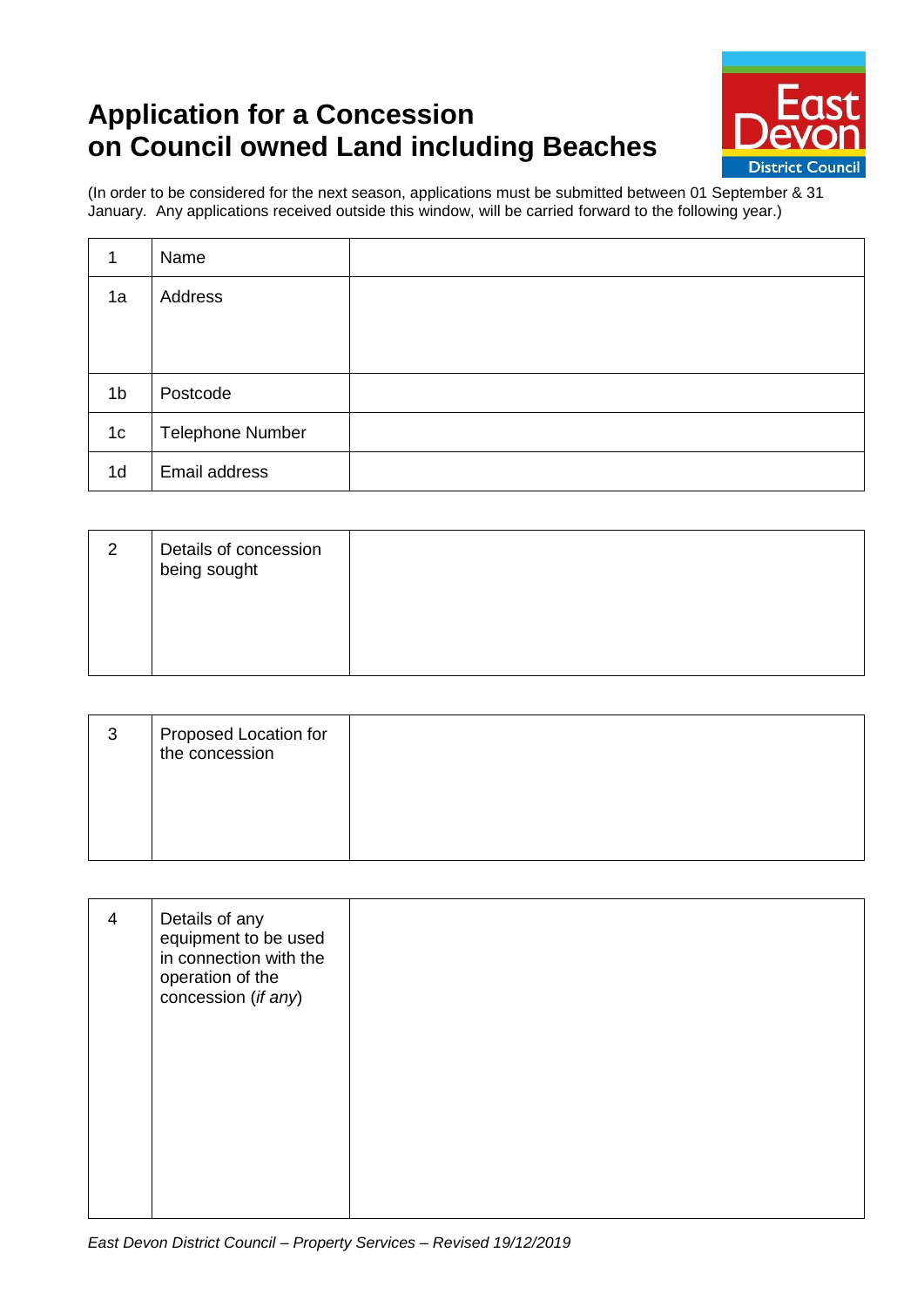| 5 | Details of Method of<br>Operation for the<br>concession (a Health &<br><b>Safety Risk</b><br>Assessment is to<br>accompany this form)<br>(add additional sheets<br>as necessary) |  |
|---|----------------------------------------------------------------------------------------------------------------------------------------------------------------------------------|--|
|   |                                                                                                                                                                                  |  |

| 6 | Details of any similar<br>concessions operated<br>now or previously by<br>the applicant |  |
|---|-----------------------------------------------------------------------------------------|--|
|   | (Applicable to new<br>concessions only)                                                 |  |

| $\overline{7}$ | Details of the operator's<br>relevant qualifications<br>experience |  |
|----------------|--------------------------------------------------------------------|--|
|                |                                                                    |  |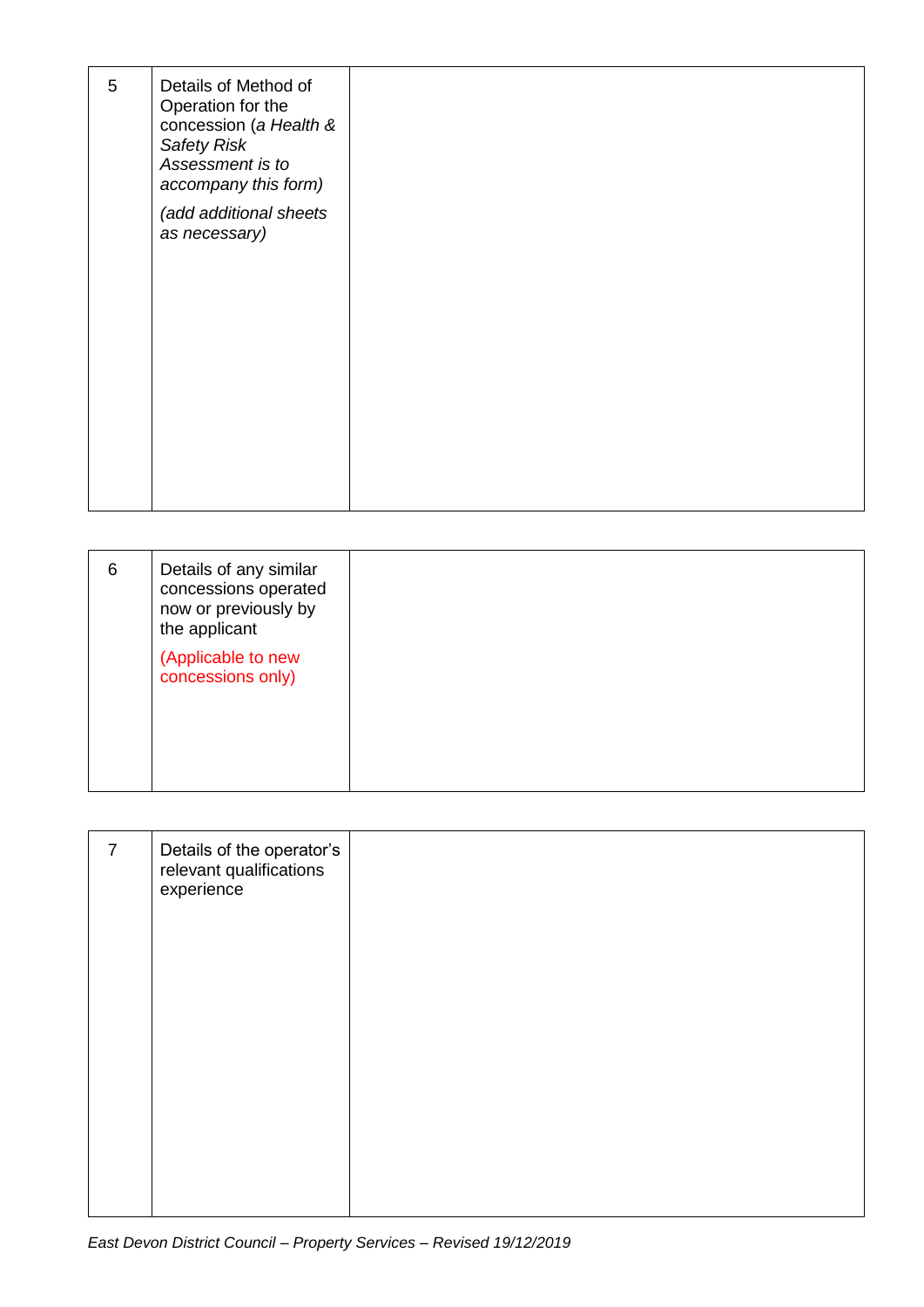| $\, 8$                                                                                                                                                                                                                   | Any additional<br>information that the<br>applicant may wish to<br>be taken into<br>consideration<br>(For example: Business<br>Plan, photographs etc) |  |
|--------------------------------------------------------------------------------------------------------------------------------------------------------------------------------------------------------------------------|-------------------------------------------------------------------------------------------------------------------------------------------------------|--|
|                                                                                                                                                                                                                          |                                                                                                                                                       |  |
|                                                                                                                                                                                                                          |                                                                                                                                                       |  |
| Signature of applicant/s                                                                                                                                                                                                 |                                                                                                                                                       |  |
| <b>Print Name</b>                                                                                                                                                                                                        |                                                                                                                                                       |  |
|                                                                                                                                                                                                                          |                                                                                                                                                       |  |
| Date                                                                                                                                                                                                                     |                                                                                                                                                       |  |
| This form is to be completed by the applicant who shall be over the age of 18 years and shall be submitted to<br>the Property Services Team at Blackdown House, Border Road, Heathpark Industrial Estate, Honiton, Devon |                                                                                                                                                       |  |

EX14 1EJ together with any supporting papers.